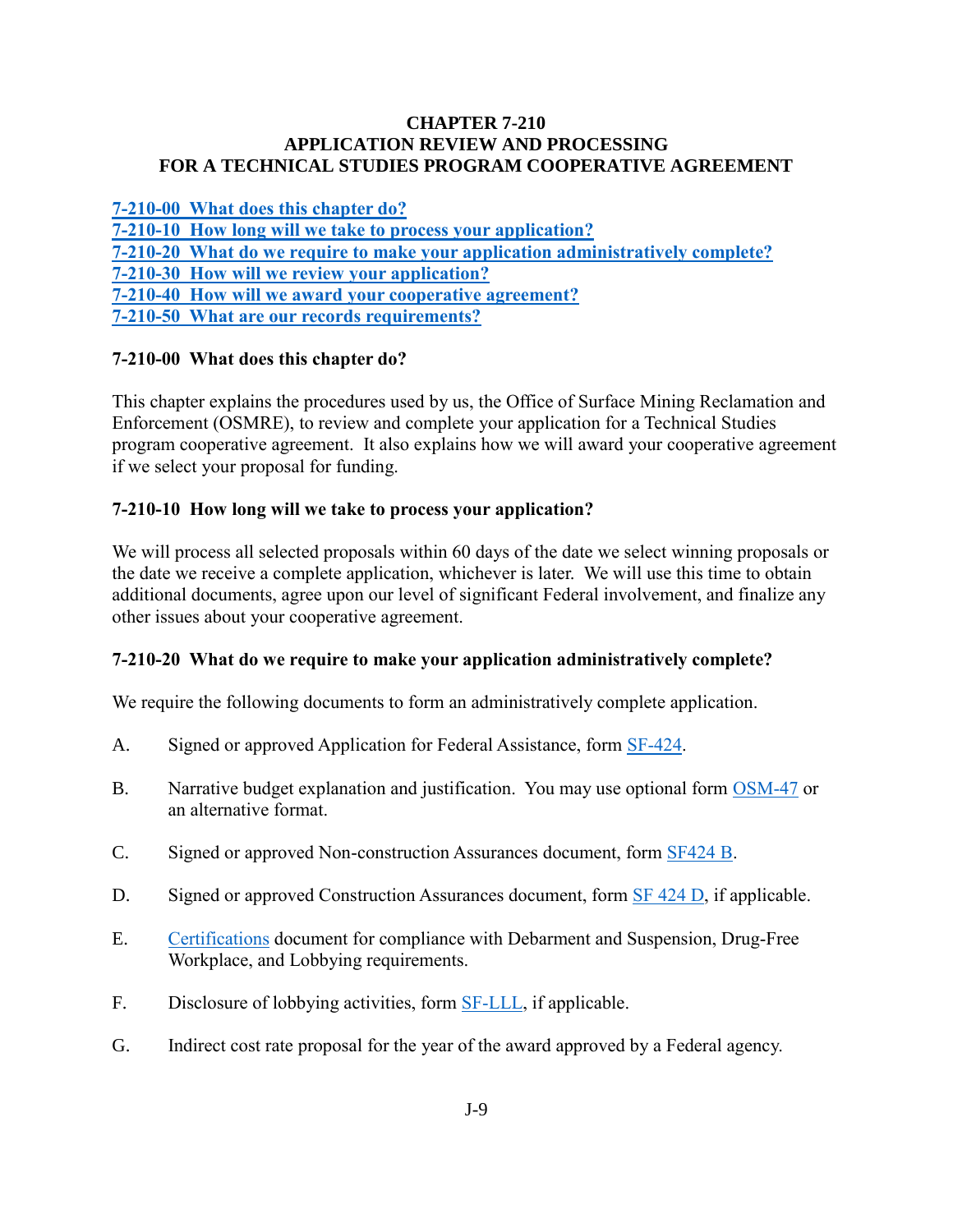## <span id="page-1-0"></span>**7-210-30 How will we review your application?**

- A. We will ensure that your application package is complete. We will also validate budget information in your application. We will contact you if we need additional information.
- B. We will contact you for a meeting or teleconference to accomplish the following.
	- a. We will clarify all deliverables for your project.
	- b. We will identify the type and extent of our involvement in the project. This includes milestones, decision points, and direct participation, where applicable.
	- c. We will identify primary Federal and recipient contacts.
	- d. We will discuss payment issues and financial and programmatic reporting requirements during your agreement.
- C. We will develop a document with terms and conditions to supplement the cooperative agreement. This document will give specific requirements and responsibilities necessary to carry out the terms of the agreement based on our previous discussions with you. We will provide the document to you for comment and approval.
- D. We will confirm availability of funds.
- E. We will check the System for Award Management (SAM) to determine if you are excluded from receiving this Federal assistance.
- F. We will determine if you are subject to the single audit requirement found in the *Uniform Administrative Requirements, Cost Principles, and Audit Requirements for Federal Awards, at* [2 CFR Part 200 Subpart E](http://www.ecfr.gov/cgi-bin/text-idx?SID=704683b1fd8e579c28d796d8b73e0e79&node=pt2.1.200&rgn=div5)*.* If so, we will confirm that you have met the requirement.
- G. The technical and financial specialists who will work with your project must document their recommendations to proceed with the award.

## <span id="page-1-1"></span>**7-210-40 How will we award your cooperative agreement?**

- A. We will enter your application data into our electronic grant system.
- B. We will notify our Office of Communications of the planned award so they may issue Congressional and public news releases. Our awarding office must follow the notification procedure established by the Office of Communications.